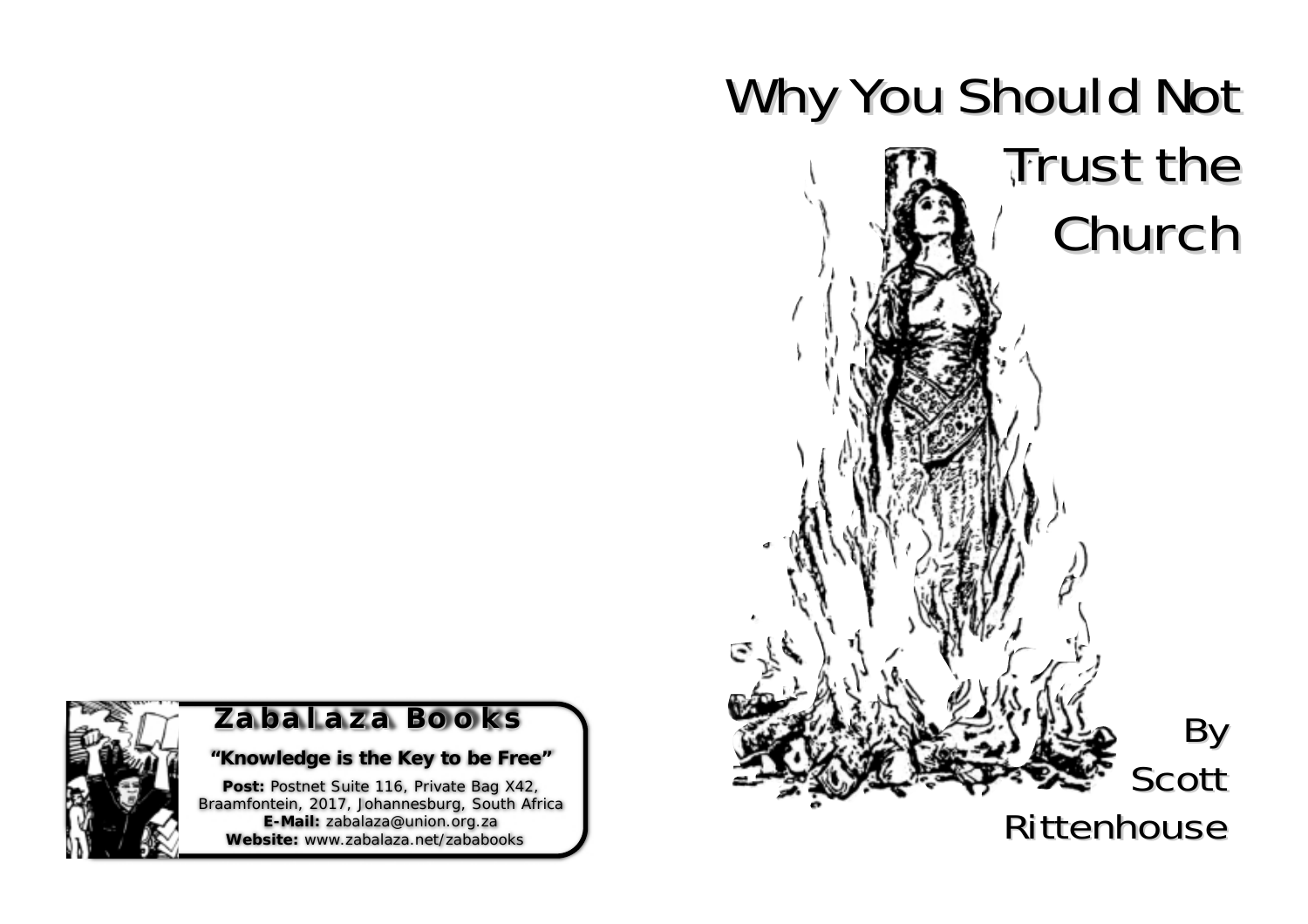# WHY YOU SHOULD NOT TRUST THE CHURCH

By Scott Rittenhouse

**First published by: First published by:**

Insurgency Culture Collective P. O. Box 712191 Los Angeles, CA 90071, USA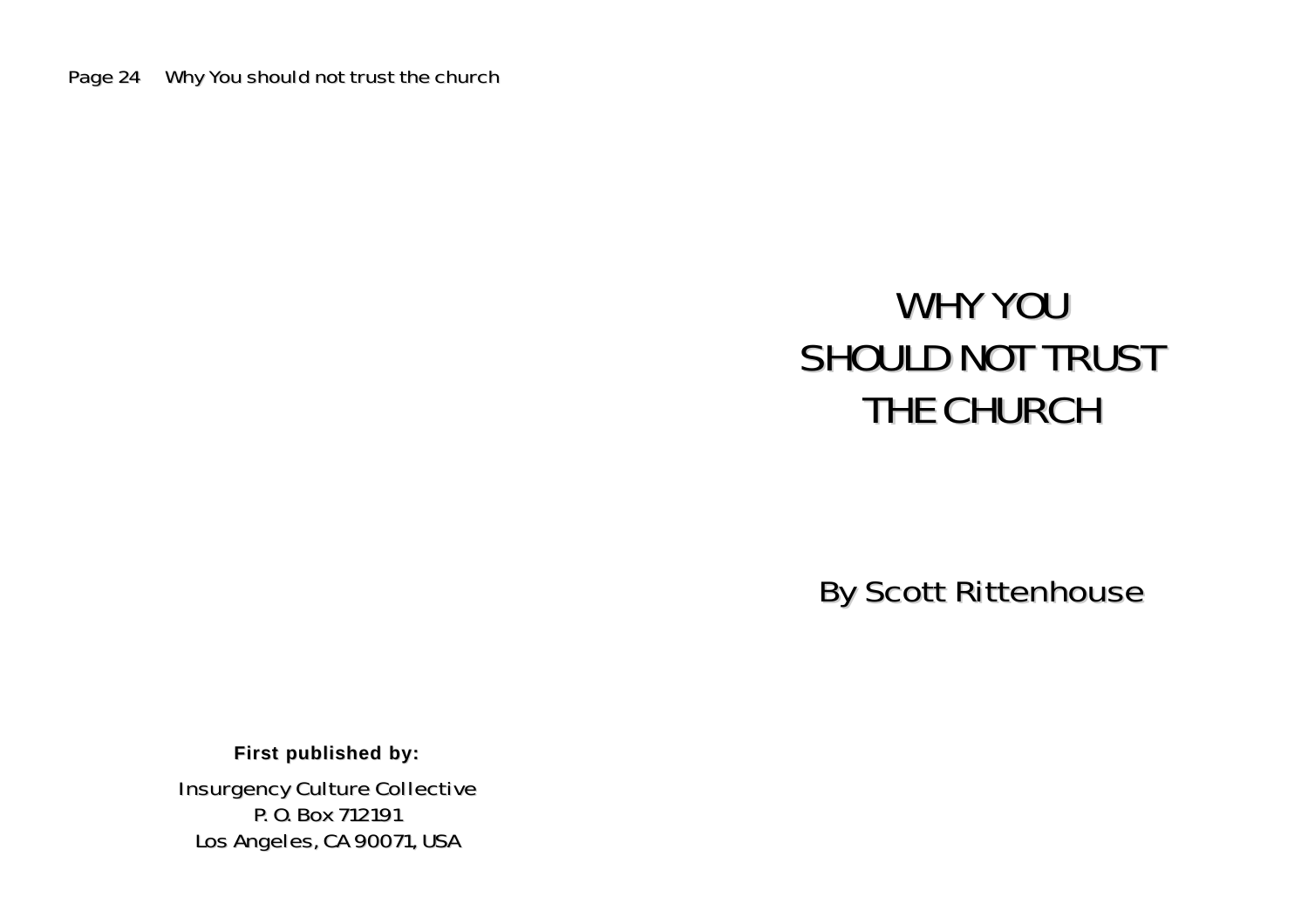## Where Religion Came From

Sociobiologists who study behaviour and its relationship to the evolution of the Human brain have asserted that in the mind of every person is the mind of a frightened primate, clinging to a tree in the darkness of night, afraid of what they cannot see in the darkness, and imagining every variety of horrors. When they imagine the vulnerability of early humans to creatures and elements in their environment, it bears a striking resemblance to the small primates who now struggle to survive in Sub-Saharan Africa. It is also very much like the mind of a small child today who lies awake fighting sleep because they are afraid of the dark or imagined "bogeymen" under their bed at night.

The basis of all superstition is fear of the unknown. It begins with basic physical and psychological needs that all people have and is derived from our earliest experiences of childhood, of not getting those things we needed or desired.

The behaviour of all people is based on these needs, which develop and become more complex as we become more independent from the security of our Mother's breast and bodily warmth and begin to assert our own individual personal identity, desires and ideas.

Fear is our most basic emotion. It is based on our experiences with aspects of life we cannot control: Death, disease, pain, weather, dangerous animals, etc. After this is want (behaviours driven by want are called "drive behaviours"): People want sex, food, warmth, companionship, health etc. These are based on chemicals and hormones created by our bodies that affect our temperament. Mating is a product of our desire for sex and companionship. Clothing and shelter are inventions devised to achieve warmth. Hunting, gathering, and cooking are products of our hunger for food. Medicine is a product of our desire for health. Long ago people watched sick animals to see which plants and roots they ate to get well when they got sick.

Our fears are driven principally by our fear of death, the physical pain and discomfort we associate with death, and the forces in nature and human society we perceive as bringers of death. We are afraid of not getting our wants (not satisfying our drive behaviours). We are afraid of things that we do not understand and, therefore, imagine to bring death or other misfortune to us.

Our wants are driven first by the desire to survive by indulging our drive behav-

Every form of religion which has breathed upon this earth has degraded women. *Elizabeth Cady Stanton*

If god desires that we know, love and fear him

Why does he not show himself?

If he is omniscient,

Why build him churches?

If he is omnipotent,

How can he permit that we blaspheme?

If he is just.

Why the supposition that man, whom he has created full of faults, shall be pun ished?

If we do good only by the grace of god,

Why should we be rewarded?

If god is inconceivable,

Why should we occupy ourselves with him? *Johann Most*

It was fear that first brought gods into the world. *Petronius Arbiter*

Religion is the tool of tyrants in both home and presidential palace; its mission is to break people's spirits.

#### *Praxedis Guerrero*

A union between church and state means an alliance between tyranny and hypocrisy.

*Charles T. Sprading*

Religion keeps the people happy, or, at least, willing to suffer. *Vince Williams*

> **Quotes thanks to:** *The Heretics Handbook of Quotations* **and** *Quotations from the Anarchists***.**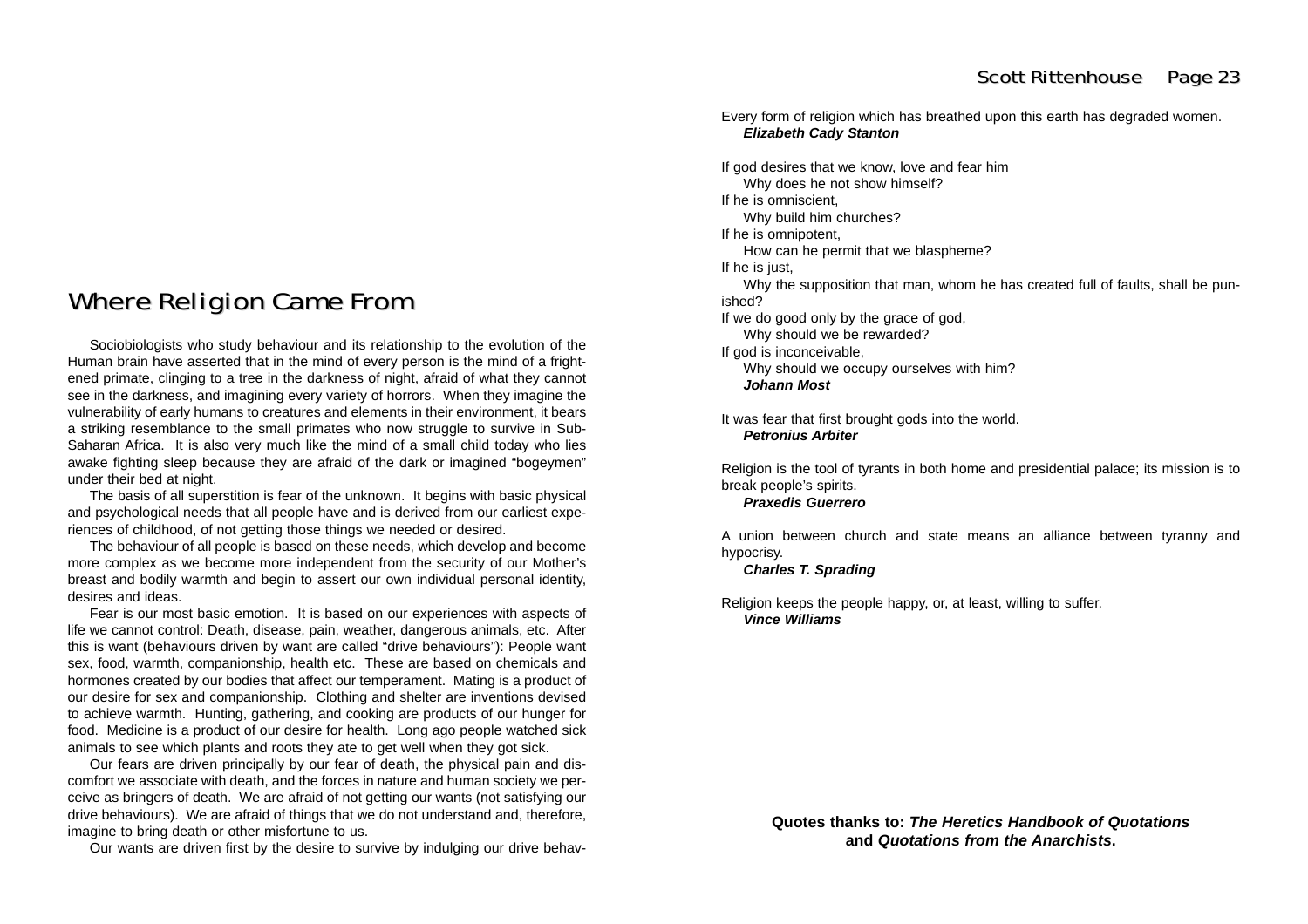Kill them all. God will easily recognise his own. *Arnold Amalrie* **(Advise to Crusaders at Beziers massacre)**

Is god willing to prevent evil but not able? Then he is not omnipotent. Is he able but not willing? Then he is malevolent. Is he both able and willing? Then whence cometh evil? Is he neither able nor willing? Then why call him god? *Epicurus*

My earlier views at the unsoundness of the Christian scheme of salvation and the human origin of the scriptures, have become clearer and stronger with advancing years and I see no reason for thinking I shall ever change them.

*Abraham Lincoln*

What influence, in fact, have ecclesiastical establishments had on society? In some instances they have been seen to erect a spiritual tyranny on the ruins of the civil authority; in many instances they have been seen upholding the thrones of political tyranny; in no instances have they been the guardians of the liberties of the people. Rulers who wish to subvert the public liberty may have found an established clergy convenient allies.

#### *James Madison*

By law, public sentiment, and religion - from the time of Moses down to the present day - woman has never been thought of other than as a piece of property, to be disposed of at the will and pleasure of man.

#### *Susan B. Anthony*

The Spaniards inflicted upon us the worst superstition the world has ever known: The Catholic religion. For this alone they should be shot.

*Francisco Pancho Villa*

The domestic animal, the herd animal, the sick animal man - The Christian. *Fredrich Nietsche*

Christians call it "faith". I call it "the herd." *Fredrich Nietsche*

No God. No Master. *Margaret Sanger*

iours, then by our ego (our feeling of accomplishment when we get things we want) and our curiosity (our ambition to learn what we can know, what we can do and what will happen in our future).

The behaviour of people is knowable. The behaviour of animals is knowable. The behaviour of plants is knowable. In the past, people dependent on these things for their survival, learned their behaviour by observation. Their observations shaped the ways they saw their lives. Over time, they began to see their environment as having a personality that was similar to human personalities. They wanted the things in nature that were useful to them to befriend them just as they wished to be safe from the things in nature which could hurt them. If there is a personality to nature then, they surmised, that it could either befriend or beleaguer them. If they could find a way to make friends with other people, why couldn't they find a way to make friends with nature? When people looked at nature, they saw all creatures as male and female. Plants have a male and female aspect. All grow and fertilise and reproduce like Humans. If this is so, they perceived, perhaps other aspects of nature are also male and female. They saw their culture as having a male culture and a female culture. Perhaps those things in nature they didn't understand were also male and female. Perhaps they could also be our friends or enemies.

If nature is a friend or enemy and we label it as so, do we not start to think of it as a living thing with a personality just like people we know. Perhaps the name for friend and enemy, father and mother or things we see in the sky and on Earth become our names for the male and female personalities we see in nature. Are their not things in nature which remind us of them which we begin to use as symbols to invoke their memory. With people, the tree was a symbol of life just as the mountains took them closer to the sky where they saw the sun and rain that bought forth life. In time, it occurred to people to build their own groves of trees and mountains of rocks as symbols for the aspects of life that they depended on for their survival.

Before the invention of writing, people would tell stories to keep alive the memories of their families. After a while these stories included stories about how they had dealt with nature in the past. People tried to befriend nature (what is now called living in harmony with the Earth) because they were afraid of death. Over time, their significant historical characters seemed larger than life just like nature. Their stories evolved into myths and parables about how to live life and how to deal with problems. When people became afraid, they would remember their myths about how to befriend nature and this would make them feel safer and more confident. After a long period of time people in social groupings and communities would specialise in remembering the stories about how to befriend nature. Eventually, groups of storytellers would gather together and exchange stories. People who are afraid might see them as having a lot of knowledge or skill that they need so they could be on good terms with nature and not have to be afraid. They might approach these groups of storytellers and give them food or gifts so they will make friends with nature on their behalf.

At some point the storytellers figured out that they had a pretty good thing going so they decided to build the equivalent of a "shopping mall" for befriending nature.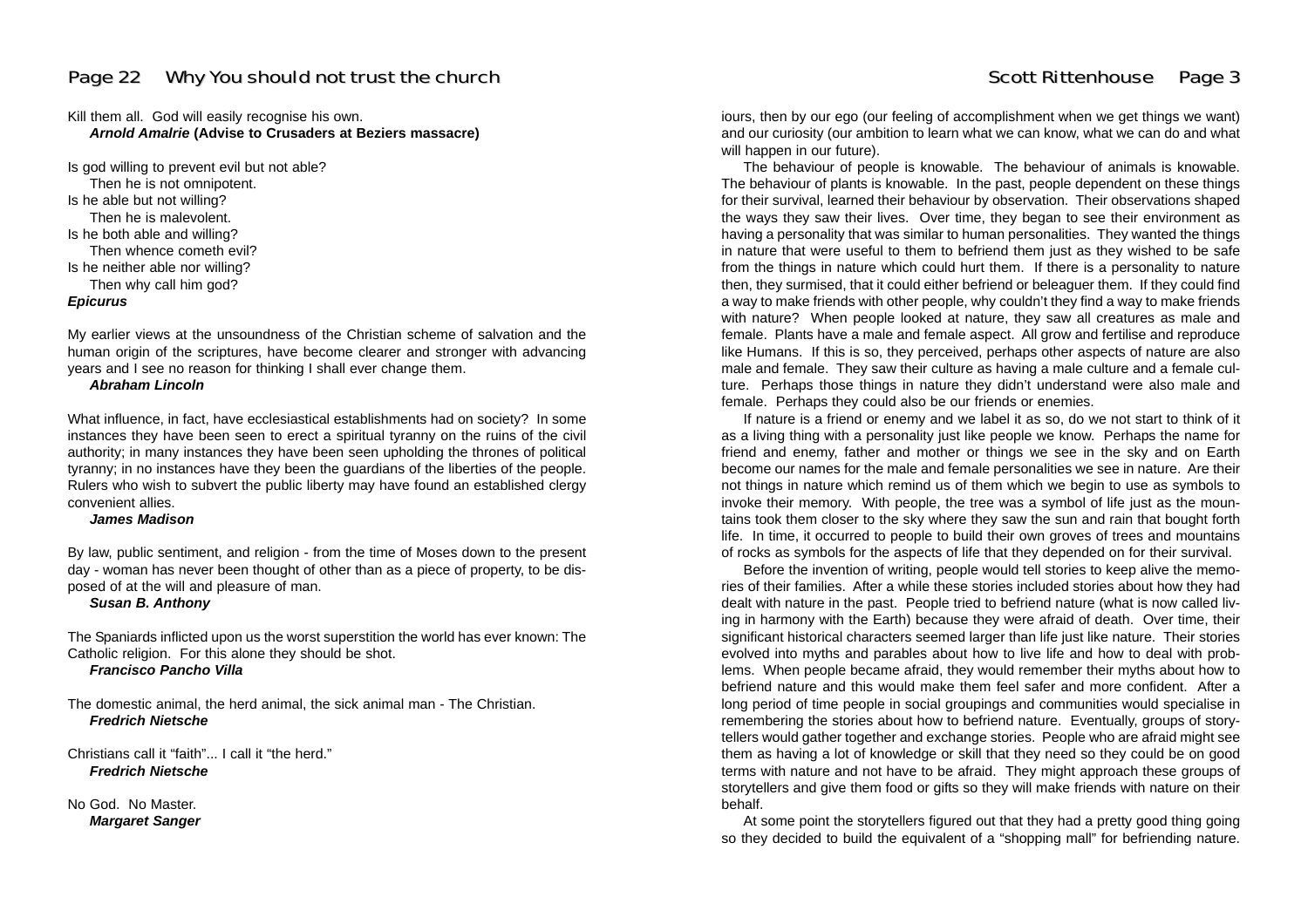## Page 4 Why You should not trust the church our should not trust the church should not trust the church state should not trust the church state  $\frac{1}{2}$  Scott Rittenhouse Page 21

Those who specialised in befriending things considered female like health, motherhood (fertility/sexuality) and food built groves of trees (they planted trees in a circle, wood posts or, later, stone megaliths). To them, a tree was the symbol of the Earth, the source of all life. Those who specialised in befriending things considered male like rain, hunting, and virility (male potency) built mounds, hills, then mountains to be closer to the sky; the source of sunlight, rain, and storms. Artificial mountains evolved into pyramids, temple mounts and acropolises. The professional storytellers became priests. The forces of nature were personified by the priests as personalities whose behaviour and temperament were experienced by people as natural occurrences, both beneficial and harmful.

The priests built their mytho-historical shopping malls where there were a lot of people who could be talked into giving them free food and free labour in exchange for promises of making nature be nice to them. Archaeologists have discovered that the pyramids of Egypt were built by volunteers living in a city next to the construction site where everybody worked at some aspect of building the pyramid or supporting the community of builders. The domestication and cultivation of food crops made scavenging for food staples unnecessary and allowed people to make more comfortable permanent settlements that offered greater physical security against nature and other groups of people. Larger permanent settlements grew out of regions were food was abundant: Rice cultivation in Asia, Wheat in the Middle East, Maize (corn) in the Americas and other grains or roots harvested for starch to make bread in places like Central America and Europe. The priests promised people good sex, good harvests, and a good life in all ways that are random in nature in exchange for a free ride and servitude. People believed this sales pitch because they didn't want to be afraid. After a while, people were growing up with the priests stories and explanations about their superstitions. They taught these ideas to *their* children. Story telling and nature befriending became a lucrative business. To protect their sweetheart deal, the priests created secret societies and secret rituals. The formalisation of intellectual property claims to storytelling and nature befriending techniques created organised cults. They created monopolies and tried to kill off their rival monopolies. Each city usually had its own monopoly. Some monopolies controlled their business in several cities. Priests became powerful enough to pick local rulers or take over the job for themselves. They told people that they were the absolute authority over everything and punished those who didn't obey them.

Communities were originally presided over by the heads of the household, a council of heads of households or representatives from extended families known as clans. There is no evidence that this arrangement was patriarchal or matriarchal and it probably conformed to the convenience or mutual agreement of each distinct group. Archaeological evidenced confirms that these groups were not authoritarian and persons given responsibility or allowed to represent others did so at the pleasure of the others in their group and were removed if they didn't act in the interest of the group. Priests wanted to do away with this arrangement and replace it with a system they could control. They invented kings. Sometimes they made themselves kings. Over time, cities first competed with each other then went to war over mar*The Preacher and the Slave* (Labour Song)

Long-haired preachers come out every night. Try to tell you what's wrong and what's right; But when ask 'bout something to eat They will tell you with voices so sweet: You will eat, by and by, In the glorious land above the sky; Work and pray, live on hay, You'll get pie in the sky when you die. *Joe Hill*

Praying is like a rocking chair - it'll give you something to do, but it won't get you any where.

*Gypsy Rose Lee*

Fascism is a religious concept. *Benito Mussolini*

All national institutions of churches, whether Jewish, Christian, or Turkish, appear to me no other than human inventions, set up to terrify and enslave mankind, and monopolise power and profit.

*Thomas Paine*

Men never do evil so completely as when they do it from religious conviction. *Blaise Pascal*

Every Form of mysticism is reactionary, and the reactionary man is mystical. *Wilhelm Reich*

Those pious frauds who profess their faith in the "power" of God, while they employ the police, the militia and other armed hirelings to enforce their man-made laws and maintain their "power" over their fellow men. *Albert Parsons*

The man who says to men, "Believe as I do, or God will damn you," will presently say, "Believe as I do, or I shall kill you."

*Voltaire*

The world would be the best of all possible worlds if there were no religion in it. *John Adams*

What does God mean to me? Not a damned thing! Religion is all bunk. *Thomas Edison*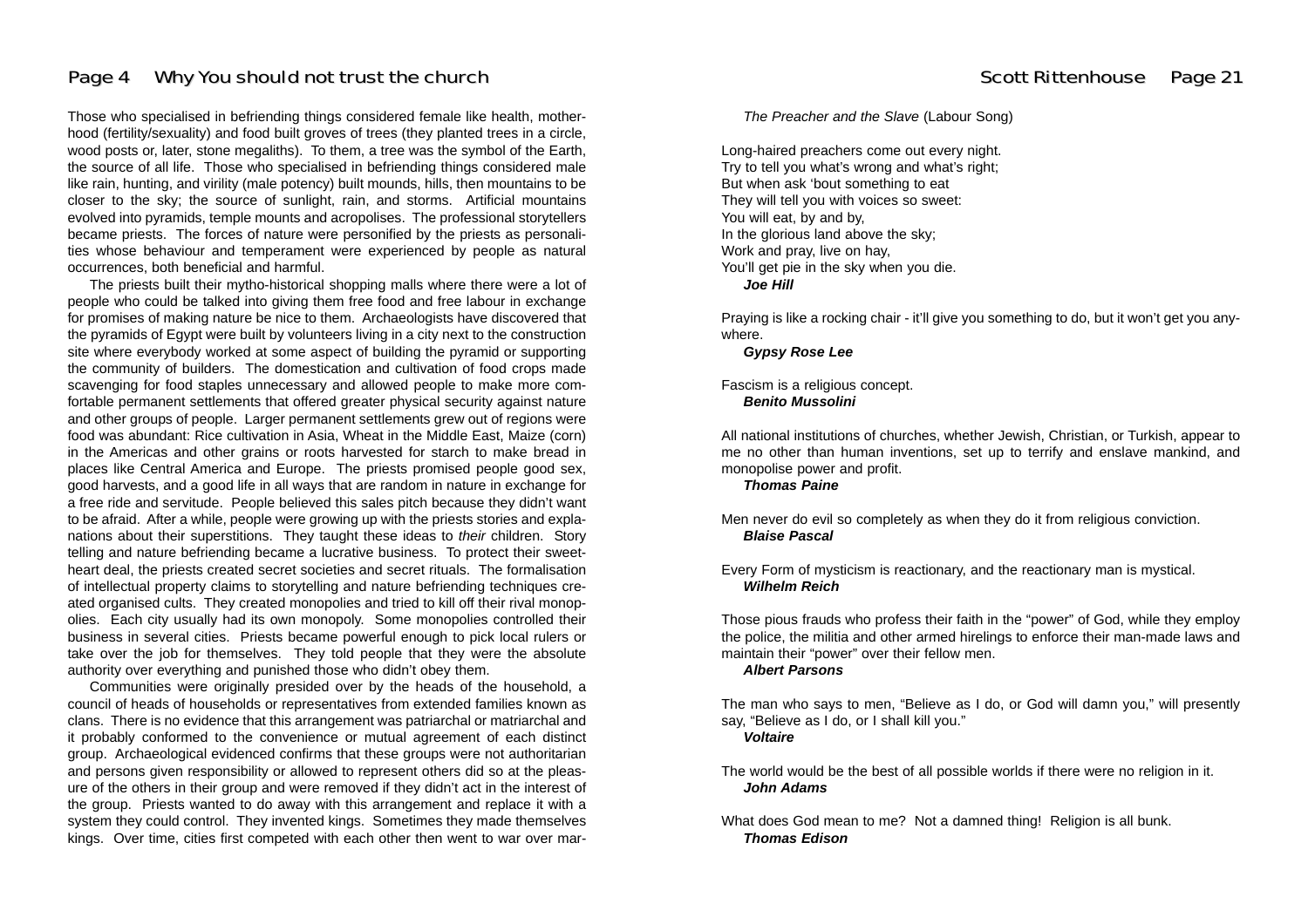## Quotes on Religion

God is evil.

*P. J. Proudhon*

Religion is a collective insanity. *Mikhail Bakunin*

If God really existed it would be necessary to abolish him. *Mikhail Bakunin*

Prisons are built with stones of law, brothels with bricks of religion. *William Blake*

Capital, Authority, Clergy: This is the hydra that guards the gate of this prison called Earth.

*Ricardo Flores Magón*

Civilization will not attain to its perfection until the last stone from the last church falls on the last priest.

*Emile Zola*

Religion is a fraud, but it must be maintained for the masses. *Fredrick the Great* **(German Emperor)**

While charity and religion are supposed to minister to the poor, both institutions derive their main revenue from the poor by the perpetuation of the evils both pretend to fight.

### *Emma Goldman*

In every country and in every age the priest has been hostile to liberty; he is always in allegiance with the despot, abetting his abuses in return for protection of his own. *Thomas Jefferson*

I don't believe in God, because I don't believe in Mother Goose. *Clarence Darrow*

kets, the control of resources, and transportation routes for trade. At first they would replace the local cult with their cult but over a long period of time cults were franchised into other cultures. People who traded with other cultures brought their cults with them. As communities became multi-cultural, they created stories about the relationships between the different cults. They created pantheons of many personalities that represented more complex explanations of nature and more complex cultures. Cities had patron deities but tolerated the construction of other places for people to donate to the local franchises of other cults. Some cults became very demanding. People were killed to appease gods. Virgin children were considered valuable sacrifices. Livestock were slaughtered as sacrifices. In some cultures the fighters of defeated enemies were killed as sacrifices. Women became ritual prostitutes devoted to fertility. Men had sex with them to assure that they would still be able to have sex: like a sex surrogate. Priests in charge of cults found that they could have whatever they wanted simply by promising ignorant people what they wanted to hear. People conquered in wars became slaves. Nothing the priests could imagine seemed beyond their grasp.

However, outside of the city-states that emerged from trade wars, the traditional culture of the clan and village survived. Some communities had cults but were not under the power of priests. Some communities had competing cults with no clear religious monopoly or dictatorship. The result was secular power and social systems independent of the power of cults.

The cults were jealous of secular power and the wealth it controlled and always sought to dominate it. What they couldn't control through conquest, they tried to manipulate through fraud or political wheeling and dealing. Most of the areas of the world have always been dominated by secular political power whose most powerful forms are the band (group, clan, collective, etc.), the community and the village. Religion is an invention of people, which is exploited to steal power and wealth from other people. Whatever they are not exploiting, they are trying to exploit. The act of placing faith in a cult franchises power to the inventors/exploiters of that religious idea. Placing faith in organised religion franchises power to the priests who organise it. To rely on faith to any degree is an abandonment of personal power to overcome fear and achieve your desires through your own ability. It is escapism. It is a delusion. It is slavery. Faith doesn't set you free; it steals your dreams. Ambition sets you free by driving you to pursue your dreams and achieve whatever you are willing to create and not be limited by superstition, fear or ignorance.

## Where The Bible Came From

During the latter Roman Empire the power of the Emperor was used to impose the Nicene Creed as the official doctrine of a unified or "Catholic" Christian belief system. At a convention at Nicea a group of bishops of one faction of Christian Theosophies met to decide which religious books were holy and which were not and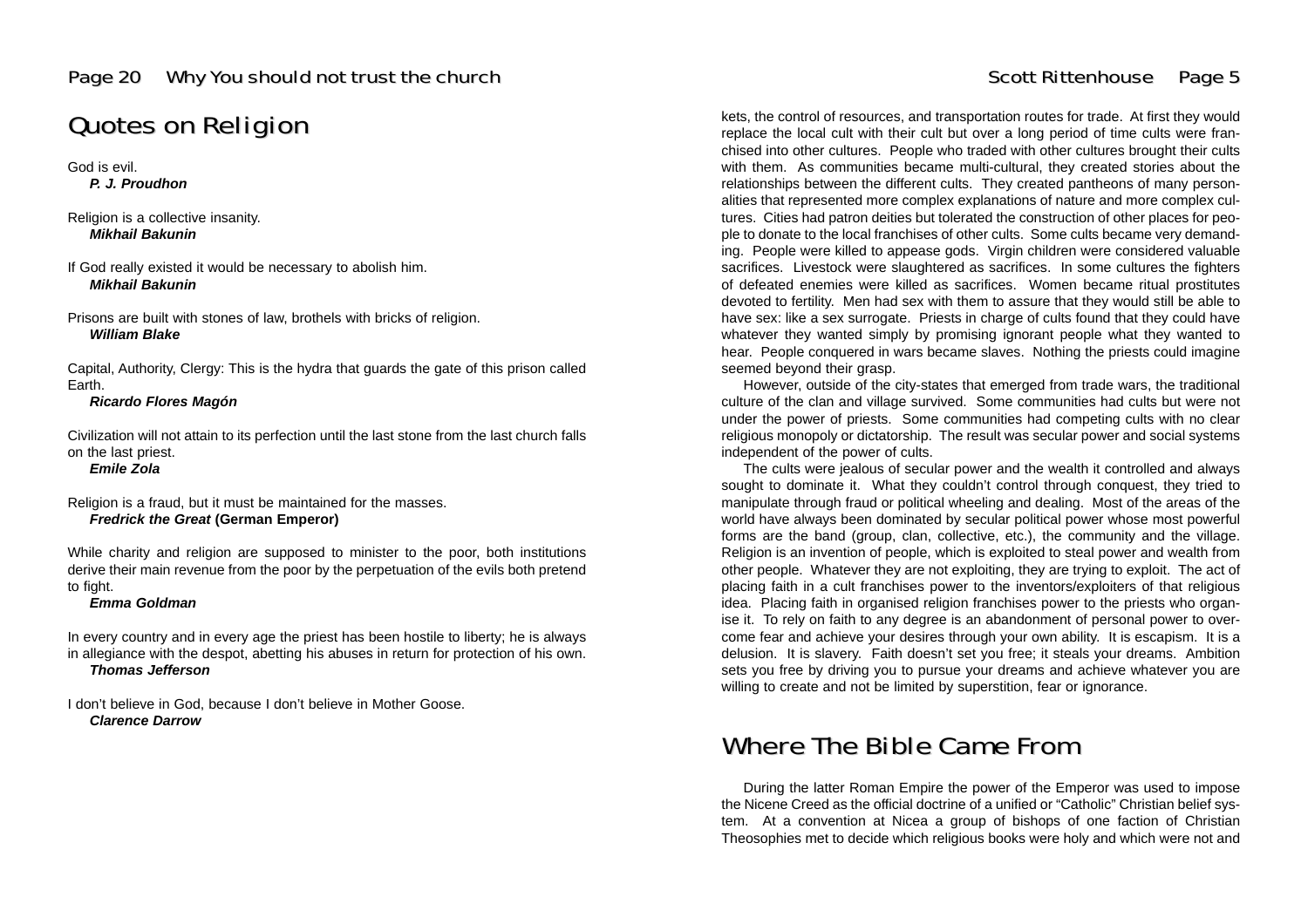### Page 6 Why You should not trust the church our should not trust the church should not trust the church state of the state  $\frac{1}{2}$  Scott Rittenhouse Page 19

to assemble those writings they considered divinely inspired into a bible. They debated whether or not Jesus was divine and took a vote to decide if he was a god or not. Their bible was written in Latin, which was a foreign language in most of the empire. People were forced to rely on priests to interpret their faith. The powers of Roman armies and Roman law were used to murder any Christian or non-Christian people who would not show allegiance to the Roman church and the new Roman interpretation of Christian teachings as interpreted by the pope.

All of the books of the bible began as stories passed by word of mouth in the same way many cultures still have storytellers who memorise the history of a family, clan, or nation and teach it to others. The Old Testament books were originally written in Aramaic or Hebrew. The New Testament books were originally written in ancient Greek. All of these books were changed by those who translated them, each time they were translated into a new language, so they would say what the translator wanted them to say. They used their personal interpretation of what the written word meant to determine how it should be translated. This is why there are so many different translations of the bible.

The old testament of the bible was originally written down by a political party of ancient Israel called the Pharisees to promote Hebrew nationalism and the formation of a theocratic Hebrew state in Palestine after the Israelites were freed from their captivity in Babylon. A theocracy is a dictatorship similar to modern Iran where religious leaders take over the government and impose their will on the people of a country by trickery or by force. Prior to the captivity in Babylon where the Israelites were taken as slaves when the Assyrian Empire conquered them, the Yahweh cult in Palestine was the male aspect of religious worship along side of the cult of Asherah, which was the female aspect. The fact that Israelites worshiped many gods instead of one is mentioned in several Old Testament stories. Israelite polytheism has been confirmed by archaeologists now digging at ancient city sites in Israel. Monotheism, a religion claiming that there is only a single god, is an invention of Pharisee theocrats who borrowed their dualistic ideas from Babylonian cults they were exposed to during their period of slavery. Dualism is the idea that gods and devils fight in heaven over the control of "mortal" humans. It is the idea that our lives are controlled by supernatural forces rather than our own free will. Essentially, it is a superstition like believing that black cats are bad luck. The idea of a "devil" was borrowed by the Pharisees from the Babylonians. Before the captivity in Babylon, the personalities of deities worshiped by most Bronze Age cultures were thought to be like Humans who have both good and bad character traits. In the biblical books of Moses in the Old Testament the description of the behaviour of Yahweh was very human and emotional with supernatural powers used to act out those feelings against people. This is very consistent with their expectations that the goddess Asherah would bless their harvest and make their animals fertile. After the captivity, the Pharisees used the label of "devil" to refer to any competing cult. They invented stories that their prophets were able to demonstrate the power of their deity when the priests of other cults always failed; sort of, "My god is better than your god" fables. By labelling other cults as evil they rationalised destroying the competing cults, mur-

red, white and black robes when the two messages are the same? They tell us we need to be saved from ourselves. They tell us, to be good, we must give up our free dom and do what they say. They tell us if we follow them we will become good. They tell us that all who oppose them are evil. They tell us that anything we do is O.K. so long as we serve them and their cause. Why do people think that there is a differ ence between the Nazi "Master Race," the Bolshevik "New Man" and talk of a god's "Chosen People?" They are all shades of the same old idea which has been around since people first erected altars and carried their "gods" into battle against their neighbours to kill, steal and rape with the blessing of their faith in their own superi ority over others.

It is not the use of violence to dominate others that makes people great, it is their ability to co-exist in harmony and mutually aid each other. Getting along with other people is the hardest thing for people to do. It is their greatest challenge. Jesus is quoted as saying this repeatedly in the gospels of the Christian bible but this is not the message of the church. We must be suspicious of any religion that teaches dom ination, superiority or obedience rather than co-operation, harmony and freedom. We are only free when we are equally free and no freedom is at the expense of another. This is the true meaning of harmony: to make everyone equally free. Each person has the capacity for good within themselves, the capability of doing good if it is their own desire to do so and the freedom of choice to determine our own actions. Since any evil act makes us less free, the quest for freedom is the key to freeing us from evil. Since we all have freedom of choice we cannot free ourselves from evil by letting others tell us what to do. We can only free ourselves by controlling evil intentions within our own egos. Religion cannot make us free. We must free our selves.

Like the so-called "divine right of kings" (the idea invented by the church that their deity gives kings the right to be depots over the rest of us, to own us like property and to do to us anything they please and that the church says who the deity wants to be king), the idea that our freedom must be defined by rights which are protected by governments owned by the rich is another myth invented by the church during the reformation in order to protect their power when monarchies were replaced by par liamentary republics. In truth, we are born free with or without the blessing of the church so neither the church nor a government, which they have blessed, can give us something we already have. All they can do is take it away and ration it back to us. They then lie to us and tell us we owe our freedom all to them so we should return the favour with our servility, our money and our faith. In a bizarre irony, those who wish to exploit us try to convince us to be grateful for being exploited. They want us to reward them for trying to hurt us. Instead we should laugh them out of town. We should scorn them. We should put them in their place. We should break free of their tyranny and think for ourselves. We should destroy all tyranny and enable all people to live free.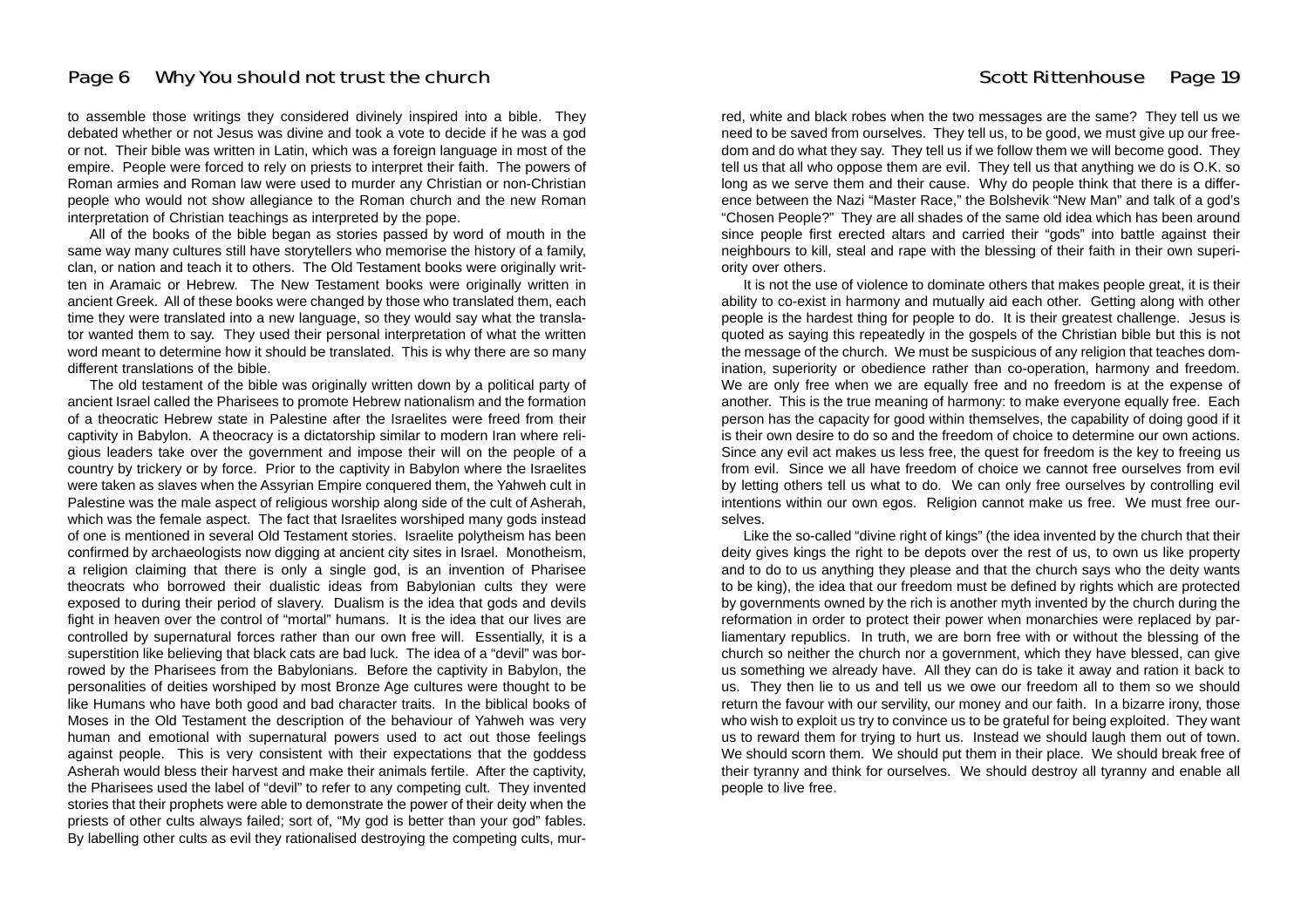## Page 18 Why You should not trust the church our should not trust the church should not trust the church state should not trust the church state of the should not trust the church state  $P$  and  $P$  is the state of the state

that won't hold up to scrutiny. Why do soldiers on both sides of a conflict believe that there is one and only one deity and that deity is on their side in the war, when their own bible opposes killing and advocates mercy, generosity and peacemaking? Their church tells them that it is O.K. for them to be a killer and that they are doing "god's work" or fulfilling "god's will." Their government invoked religion to get them to fight for the ruling class and authority, which want to enslave them. Common sense should tell them that it is the rich and powerful that want soldiers to fight and die to save their ass and make them richer, not a god. When the church sides with the rich and powerful, they are trying to benefit themselves; not save souls. War is never more than a contest among profiteers where the working person is merely an expendable resource to his or her self-serving masters. It is no god that treats human life so frivolously; only the selfishness of those who wish to protect their privileges at the expense of the rest of us and those who would prostitute themselves in the service of these privileged elites for the purpose of Earthly rewards.

We have no proof or disproof of the existence of a deity but, if there were some all-powerful intelligence it is irrational and egoistic of people to assume that Humanity would hold any more significance than any other part of existence or that any form of god-like supernatural intelligence would be interested in dictating to a galactically insignificant species like Humanity (*Homo Sapiens Sapiens*, to be specific). It is insecurity that motivates people to want to have a supernatural protector to take away problems they don't have the courage, intelligence or perseverance to take personal responsibility for. To believe you could affect the ego or sympathy of a deity is truly Human egoism, arrogance and ignorance. You can't kiss ass on a god. It is a fact that all behaviours people attribute to deities are nothing more than Human behaviours exaggerated to god-like proportions, idealisms and perfections. No real supernatural intelligence would want worship because, knowing all, they would have no need of the reassurance of their self-worth that worship would reinforce. They would simply understand and accept their nature and their place in existence. It is Humans that feel inadequate and fearful of their mortal weaknesses. All superstition is based on the fear of these inadequacies and all organised religions exploit these fears to control people by coercing and persuading them to obey their clergy in exchange for their granting an illusion of security and hope.

If any mysterious or supernatural force or being were to place themselves above everything and demand obedience, it would be our moral obligation to oppose them and call on others to join us in opposition because authoritarianism is immoral. No one should be a slave, no matter how golden his or her prison is alleged to be. No one with our interest at heart would try to enslave us. We must therefore be suspicious of anyone claiming that they want to save us rather than telling us to save ourselves. No one takes away the freedom of others except to benefit themselves. All would-be dictators claim that freedom is evil, obedience to them is good and that they only want to help us. In truth, they want to help themselves at our expense. Why are people less threatened by a cross (a painful execution device) than a swastika? Why is a fish warmer than a hammer and sickle? Why do people only see the dictators painted in the propaganda of the corporate media and not those in

dering their priests, and committing genocide on other cultures as a crusade against evil. They also made everyone terrified of resisting them by inventing a system of religious laws for which dissent was a crime and stoning (death by internal bleeding from being pummelled-to-death by rocks) was the only punishment! The same type of rationale has been used since in witch-hunts, the Crusades, the Inquisition, the Native American Genocide, and contemporary anti-Semitism and fundamentalism.

The Pharisees wanted to take over and unite all the people of the 12 tribes into one nation that they could control. In their writings they advocate Draconian social laws designed to control people, total female slavery to men, and genocide against other people who are not members of the 12 tribes. It is very similar to the Master Race babble Hitler used to take over Germany in the 1920's and 1930's. It is not surprising that the Nazis in today's so-called "Christian Identity Movement" claim to be descended from a mythical lost 13th tribe of Israel. In the new testament of the bible Jesus repudiates the racism and tyrannical social doctrines of the Pharisees and challenges their hypocrisy. Christian Fundamentalists are the Pharisees of today, borrowing from Puritanical ideas of the Reformation not the reformism and egalitarianism of the original Reformation movement but the extremist social doctrines of reactionary church societies that tried to use Puritanism and ignorance to promote their personal power and wealth.

All of the books of the new testament of the bible were written more than 100 years after the death of Jesus by local cults that perceived him to be the son of a monotheistic deity. The term "son of god" as used in the time of Jesus did not mean a deity. It referred to a man who had achieved the highest level of enlightenment by study, meditation, and the way he lived his life. Cults that arose after the death of Jesus interpreted this to be a fulfilment of Hebrew nationalist propaganda which promised that a messiah would deliver the 12 tribes of Israel from their Egyptian, Hittite, Assyrian, Babylonian, Greek, Roman, etc. conquerors. Some scholars believe that there is evidence that during the portion of his life not recorded in the New Testament, Jesus travelled and studied throughout the Middle East and Asia learning the religion and philosophy of many cultures and that he was misunderstood when he returned to Palestine to teach what he had learned. The so-called miracles of the bible were the invention of Greek and Roman Jesus cults who thought that working magic was the way a deity would act and that asserting the existence of miracles would help convince people to join their cults. Religious scholars tell us that the parables used by Jesus to make a social commentary on the society he was living in were a common aspect of the Hebrew culture at that time. The suspect nature of the claim to miracles is supported by the contradictions regarding them in the gospels, which are the accounts of the life of Jesus by various cult factions. The other parts of the New Testament are clearly accounts of the cults and their followers. There are significant contradictions between the teachings of Jesus in his sermons and parables and the philosophy of the Jesus cults, which became the Christian church. It is clear that the poor and enslaved subjects of the Roman Empire saw in Jesus what they wanted to see: someone to give them hope and help them forget how oppressed their lives were. When Christianity was made the offi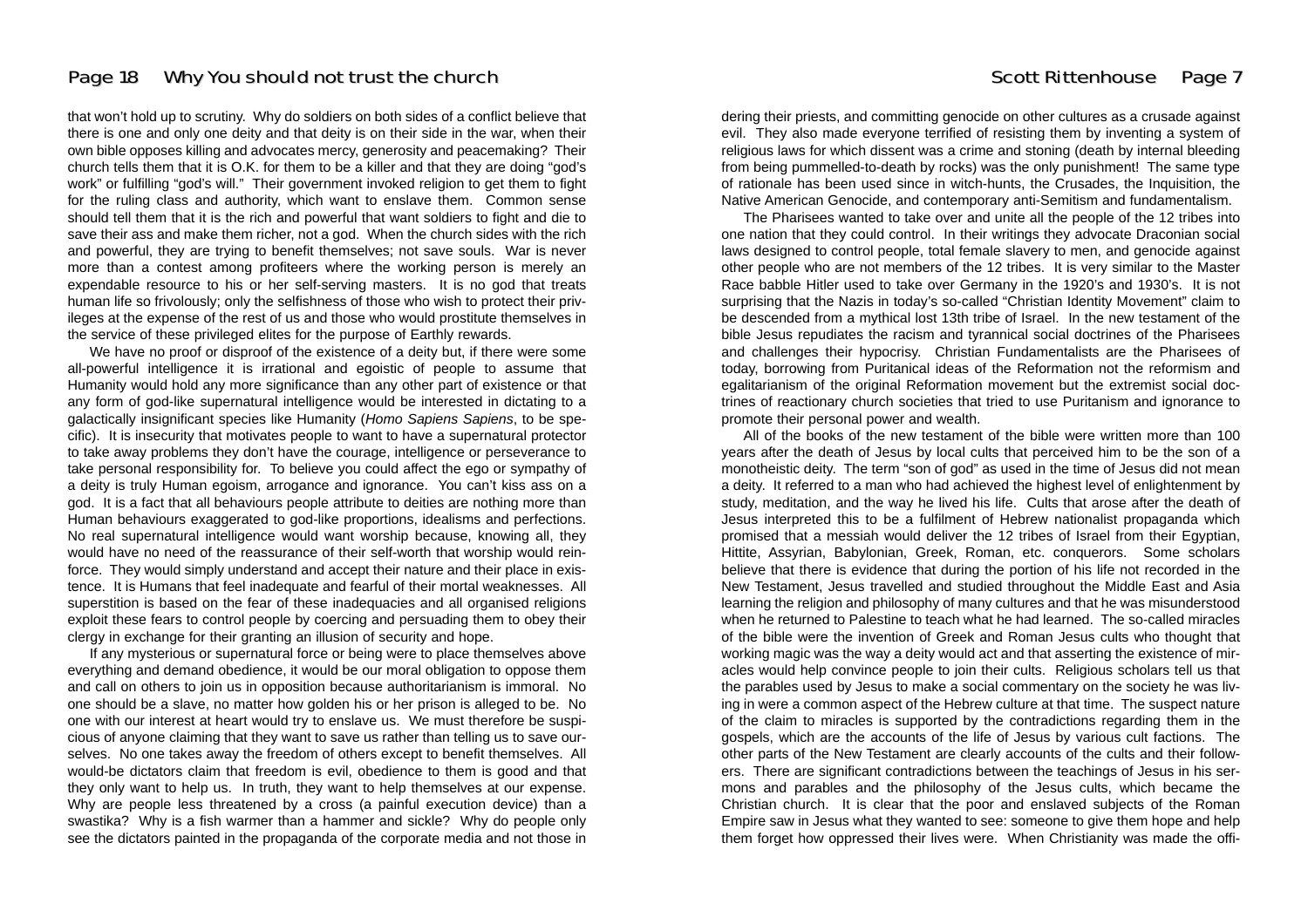cial religion of the empire its message was changed to justify the authority of the empire and promote the power of the Church. It was turned into an instrument of social control by the Roman government that was looking for a new way to hold the empire together.

## The History Of The Church

After the convention at Nicea, the unified or "Catholic" church (the word "Catholic" means unified) headquartered itself in Rome and began using the power of the Roman government and military to destroy its religious competition. They began with people who professed to believe in Christian teachings that were not approved by the priests loyal to Constantine by torturing and murdering all those who dissented. The Roman Empire was home to many cults. With the power of the government behind them, the church began to destroy all places of worship of these competing cults and murder all their followers they could not convince under torture to join the new Catholic church. The church sent its priests out into other nations to try to create followings of the authorised Christian cult but its priests had a lot of difficulty convincing cultures with long traditions of democracy, egalitarianism, familial love, cultivation of the earth, and co-operation to accept a belief system based on shame, obedience to dictatorship, poverty, denial of physical and emotional feelings, domination over people and nature, and extermination of so-called unbelievers or "heathen". In order to deceive these cultures into accepting this new cult, the church invented saints that were modeled after the polytheistic pantheons of the Celtic and German cultures that they were trying to conquer and dominate. The church was in competition with the old religions of many cultures for a long time and concluded that only by being able to command the superstitions of these people could they destroy their competition and take control. Not only did they steal their deities, they took over the cultures of these people as well by inventing church celebrations to coincide with traditional local ones and replace the traditional holidays. The holiday of Christ Mass was moved to the winter solstice to coincide with the winter solstice where people had previously prayed to the sun to stop shortening the days and destroying life and begin the life cycle of the seasons again. The holiday of Easter was invented to replace the spring festival of fertility when people prayed for a successful harvest and for fertile childbearing. People who still maintained the old traditions, like the Maypole that symbolised the tree of life at the spring feast, were persecuted or killed until they were driven underground in witch hunts.

When the Roman Emperor conceived one religion it was his intention to use it to preserve his empire against those who would threaten or challenge him. He entered into an unholy alliance with the clergy of the church. The church agreed to say that the emperor was given his job by their god and in return the emperor agreed to protect the pope, the church, and all the wealth, power, and property of the church. This agreement was continued with the medieval kings and queens and later with parlia-

demagogues tell these people that the easy solution to their problems is to have blind faith in their "leadership" or to have blind faith in a deity whose wishes can only be properly explained by their self-styled "leaders" (which is the same thing as being asked to do whatever the "leader" says), they do it and feel threatened by anyone or anything which questions or threatens their Fascist ideas or "leaders." They will do whatever they are told, and think how they are told to think, just to hold on to their illusion of security. The church plays the Fascist role by pretending to care for peo ple. It asks people to put their faith in the clergy of the church and to do whatever they say. It is a waste of time to challenge people's right to be superstitious, have belief systems, or have faith because some people have always done these things to some degree. What should be challenged is the exploitation of these beliefs by people, governments, churches and other institutions. It is also a waste of time to argue theories about metaphysical ideas since there is no scientific *proof* of the exis tence or *non*-existence of a deity, devil, demon or other supernatural being, creature or force outside of their being conceived in a persons imagination (i.e. no one can say for certain if there *is* or *is not* a deity so why argue about it?). They are solely a product of the faith of a person who chooses to believe they exist. All belief systems are psychologically traceable to the primitive superstitions of the mind - the same ones that make small children afraid of the dark. Likewise there is no proof of any divine rulebook for living life, either etched in stone or divinely inspired. The claim of divine inspiration, however, has always been a tool of con men and women mas querading as some sort of missionary. They exploit people's desire to find security in their faith, to con them into believing that the desires, ambitions or rules invented by ordinary people are somehow divine. It has been easy for unscrupulous people to trick people into accepting a tyrannical authoritarian dictatorship simply by claim ing to speak for a deity or to have divine authority or divine permission to do what ever they want to do. **Excell at these people that the easy solution** is the heavy solution to their problems is to have beyondy orgained by their set-style whose wishes can only beyond that the set-style the set-style the set-style in the set

But, being good or evil has nothing to do with whether or not you obey authority, conform to social norms and prejudices, or comply with the laws made by people in government, churches, the military or elsewhere. All ethical behaviour in life is based on basic perceptions of justice summed up by the "Golden Rule" which says you shouldn't do things to others which would harm you if they were done to you (e.g. you perceive something to be hurtful and wrong when done to someone else because you wouldn't like it if someone did it to you. This feeling or perception of injustice is called *empathy* or *solidarity*). Anyone who tells you differently just wants to control you, to exploit you and to hurt you. They want you to be their slave so they can use you to pump up their ego. Ethical conduct is not based on following a set of rules, belonging to any organisation or being born into a certain family, culture or ethnic group. Evil behaviour is driven by people's ego, which tells them that they are more important than others so it is O.K. for them to hurt others if it benefits them. So, in a sense, those people who want to control others by exploiting religion are the *real* evil. Ethical behaviour involves knowing your own ego (feeling good about yourself and not feeling insecure) and not letting yourself be tempted into exploiting others.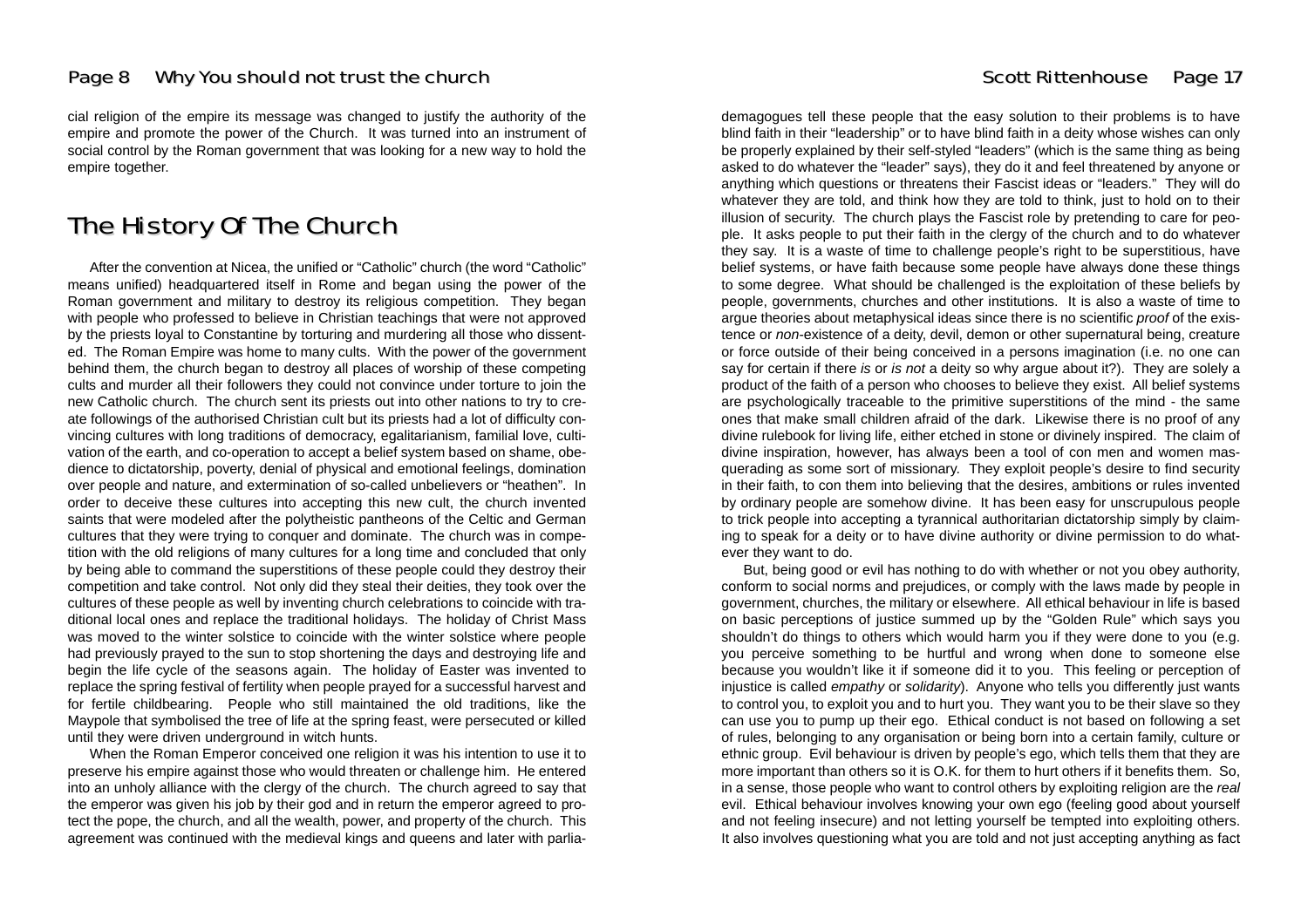## Page 16 Why You should not trust the church our should not trust the church should not trust the church state  $9$

they disguise as evangelism. These tax-free church-owned corporations pollute the air waves with broadcasting which is 100% political and profit-driven in order to spread their messages of bigotry and slavery. Religious broadcasting is devoted solely to indoctrination and fundraising to make the self-styled "televangelist" rich. They disguise Fascist propaganda as legitimate news reporting with programs like the "700 Club" which push the agenda of Fascist front groups like the "Christian coalition." They have perverted government laws to require private cable companies to carry their religious broadcasting channels which broadcast 24 hours of Fascist political propaganda, testimonials about the pleasures of submitting to church authority, and guilt trips.

The American Constitution prohibits the government from making any laws regarding an institution of religion. This is more than a separation of church and state. It says that government cannot make laws to force religion on people. The church circumvents this by using their power to try to force church-sponsored lawmakers on us who will impose the church's agenda through the power of the government. If there were true separation of church and state, the church would be selfsufficient and not out to control the government. This has never been true. The church favours the idea of separating church and state only as far as it gives them unlimited power, which is protected by the government. In truth, it is their ambition to become the government. The power of the church is a power created by the collusion of powerful men and women. The church is not a god, a faith, or a philosophy. It is a group of ambitious people with a common set of objectives, which they hope to reach by tricking other people into submitting to unconditional obedience to their authority, which they disguise with words like faith, love, and humility. When they tell you to trust in their god, what they mean is to trust them and obey them when they tell you what to do and how to think. How are these policies different from the attempted totalitarianism of Nazis, Communists and Islamic Fundamentalists? The church will not be satisfied until it can create a totalitarian culture and political system. They are the strongest advocates for creating a massive system of prisons, police, and espionage/surveillance under the premise of fighting drugs and crime. In truth, this is a propaganda excuse to trick the rest of us into tolerating a police state.

## Beware of Wolves in Lambs' Clothing

It is the same desire for easy solutions to problems, instead of getting off your ass and working to improve things yourself, which led to the global rise of Fascism in the 1920's and 1930's and which fuels current day fundamentalist ideas. It has been said that people believe what they want to believe. When people are afraid, some of them want to believe that a supernatural power will save them. When people don't understand something, some of them want an explanation that is easy for them to understand. When they don't understand something they are afraid of, they want an easy solution to their problem. When soothsayers, con artists and Fascist

mentary governments (like those of the United States and European nations) who established a national church by law. In the United States all churched are established by law by the separation of church and state which allows the church to have unlimited wealth, political power, and the unquestioned protection of the government. The present incarnation of this unholy alliance began with the so-called "divine right of kings." After the Roman Empire began to break apart, the church invented the idea of blessing the crowning of any new kings. The kings, of course, took full advantage of this by declaring that the blessing of god gave then the right to absolute power over their "subjects." Absolutism is authority without limit to rape, murder, torture, rob, buy, sell, brutalise, and decimate all people within the geographic area a king was able to control with their armies. People were literally the legal property of their self-appointed king like any other animal used for forced labour. These selfmade kings were a combination of local land owners whose control had begun under the political authority of the Roman Empire and conquering soldiers from Germanic and other invaders who took land away from its original owners after they defeated the Roman Armies and destroyed the power of Roman Government over an area like Gaul (present day France). With the blessing of the church, these landowners (many of which were retired Roman soldiers or mercenaries) and conquering soldiers organised criminal organisations much like the Mafia, Yakuza, or street gangs of today and appointed themselves kings over all the land, people, and resources they could subdue by force in exchange for protecting the wealth, property, and exclusive religious franchise of the Church. In other words, these gangsters provided strongarm services to destroy any religions in competition with the church or who might challenge their religious monopoly (like a modern day protection racket).

During the following years of the Middle Ages the highest culture was in the Islamic world which expanded rapidly soon after the collapse of the Eastern Roman Empire. They were the sole preservers of knowledge in the world. In areas were the catholic monopoly was in control the only storage places of books were in church monasteries and only the clergy and a minority of kings were able to read and write. All books were copied by hand in Latin and Latin was established as the sole common language of learning in areas under church control. Access to all knowledge was strictly controlled and only approved ideas were made available to those members of the ruling class allowed to learn Latin. In the Middle Ages only the oldest son was allowed to inherit their father's wealth and property. Often, sons who were not first born became monks or priests and daughters who could not be married off by their fathers (who legally owned them) became nuns. Thus, the clergy quickly came to be composed almost exclusively of people born into the ruling class. Thus, access to education was limited almost exclusively to those born into the ruling class. Without the benefit of education, the rest of the population was extremely vulnerable to prejudices and superstitions. They were virtual slaves to the teachings of their ministers and their fears about so-called "eternal damnation", which were planted in their heads by ambitious clergymen.

The clergy were the only people allowed to read the bible and all instruction on the authorised way to do this was dictated by the pope. This was helped along by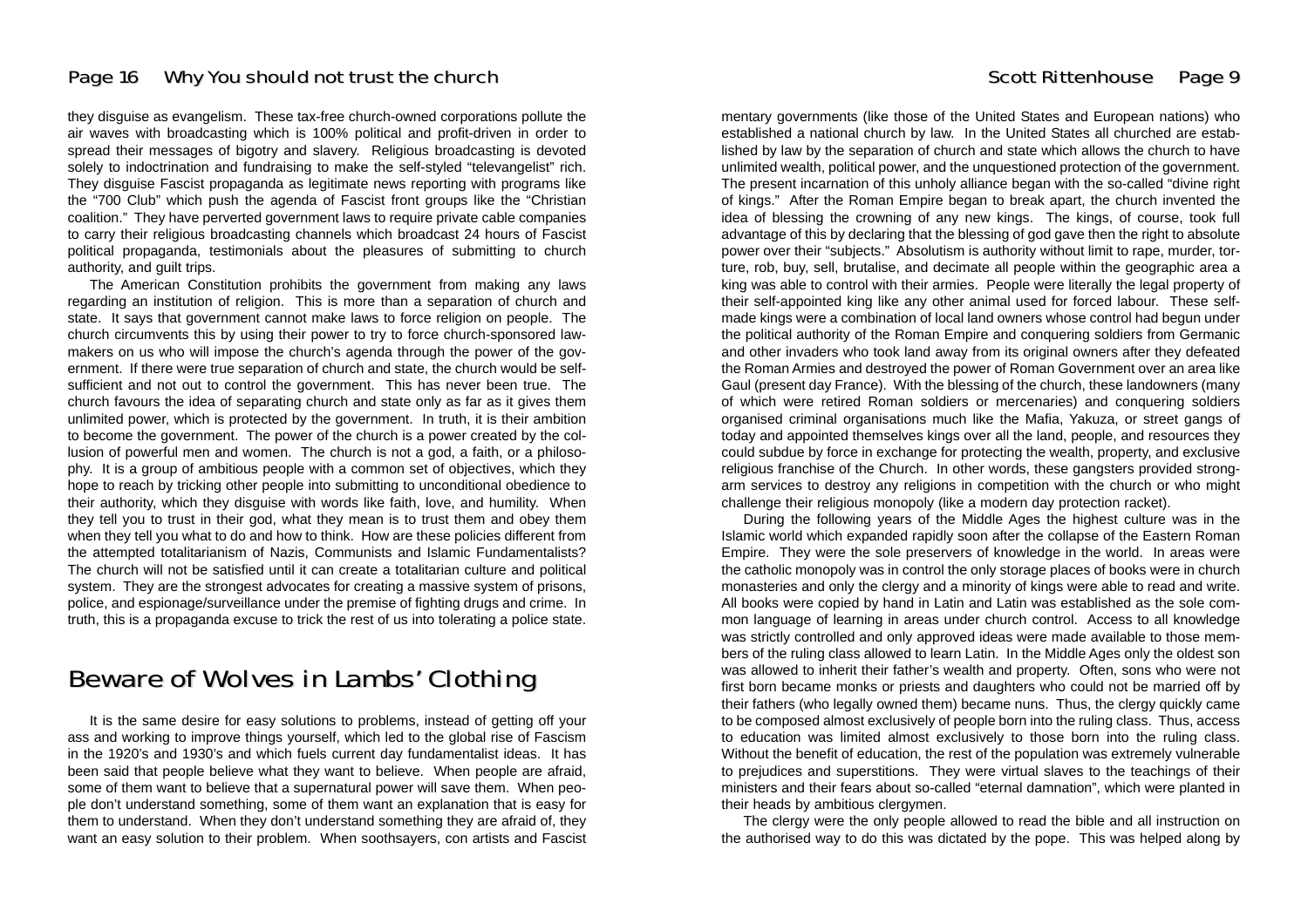mass illiteracy and restricting access to books. In addition to the bible, the church created an elaborate series of rituals, ceremonies, and liturgies designed to impress their followers. In order to make people feel insignificant, they ordered the construction of enormous cathedrals, which would dwarf anyone coming into them, and make them feel at the mercy of the power of the church. They filled the cathedrals with idols, altars, candles and other artefacts that they used in their ceremonies and invented songs to say good things about their deity. The songs and incantations of the liturgy were in Latin to make people feel completely helpless and dependent on their priest to intercede for them and keep their mean and temperamental god from being pissed off at them.

Among the teachings invented by the clergy was the invention of witchcraft, which was created by monks in their monastery libraries during the Middle Ages as a way to demonise the old religions of Europe to make it easier for them to destroy these ideas and take over and control the people living in those regions. The *Malleus Malificarum* was written by a monk claiming to know how to spot a witch. It was particularly critical of women who did not blindly obey their fathers or submit to their husbands and anyone displaying individuality or dissenting against the church. It required government or church officials to torture anyone who was too independent a thinker, including early scientists, doctors, midwives, and anyone else whose intelligence threatened the clergy or the ruling class. Witchcraft was commonly added to charges of treason and sedition (i.e. dissent) against a so-called "lawful king" which were levied against anyone resisting the absolutism (i.e. absolute authority) of feudal and monarchical governments, which were sanctioned by church officials. Accusing a person of witchcraft was a common technique used by the church or ruling class to steal a person's property. Usually, the person was accused of some form of "odd" behaviour.

The idea of a so-called "anti-christ", demons, devils and other supernatural forces of evil was invented by the catholic church about the same time as their invention of witchcraft during the inquisition hysteria of the Middle Ages. Europeans in the Middle Ages didn't bathe and dumped raw human faeces (shit) into their streets and rivers. They used oils and perfumes to try to cover up the smell if they were rich enough to afford them. As a result, their cities were filled with disease and plagues were common and rampant. The doctors at the time thought fevers were caused by bad blood (when in truth they are caused by the body fighting off infection) and felt threatened by herbal medicine they didn't understand (many of the drugs most commonly used today, like aspirin, came from herbal medicine). They bled people who were sick, which countered the body's ability to fight disease. To the superstitious people of the day, the plagues were caused by some evil supernatural force rather than their own poor hygiene and medicinal ignorance. When demagogic priests blamed their problems on demons and devils they were easily persuaded. Events like the "Black Death" (the Bubonic Plague) terrified the people who then wanted simple explanations for their problems. This should sound familiar to the present day.

During the Middle Ages Christian kings warred constantly with each other and with non-Christian kings who followed the old religion and the new Islamic cult. schools, public libraries, public and commercial television and radio programs, movies and every other medium of artistic or creative cultural expression or information. They want to ban books so they can restrict what everyone can read and think. They want to censor music, television, and movies to promote their social prejudices. They want to take away all government financial and medical aid to the poor so that they will be totally dependent on the church and have to obey the church or starve. They want to reduce wages so that more people will be poor and dependent. Churches have been among the leading opponents of the organisation of labour unions to protect the rights of working people, fight for humane working conditions, and improve their wages and quality of life. Churches have strongly promoted international economic and military strategies that would allow them to spread their political campaigns around the World.

Churches proliferate like drug dealers and liquor stores in the poorest neighbourhoods occupying commercial property that would otherwise provide job opportunities for the people living in the neighbourhoods. Churches tell the poor to place their hope in death, that only death can free them from poverty and slavery, and to have faith in Christian witch doctors. Many of them are operated by swindlers masquerading as ministers out of storefront chapels who exploit the desperation of the poor to get money for doing nothing. But even the denominations which cloak themselves in self-righteous respectability expect to live off fleecing the poor by passing the collection plate with a religious guilt trip among poor people who struggle daily to afford to be able to feed, clothe, and shelter their children. All of the preachers empty lectures on faith won't feed hungry children, pay to make a sick family member well, or help a family afford to buy a bed to sleep in, but their hard earned money might if it weren't conned out of them by the church. In poor, ethnic, and non-white communities, churches are among the strongest supporters of political machines. Through their ministers and church-based development corporations called "community nonprofit corporations" wealthy and powerful politicians funnel taxpayer money to the church in exchange for kickbacks and the churches endorsement for their political allies at election time.

Churches buy protection from politicians in exchange for special privileges from the government. Churches use public services without paying for them with taxes, forcing everyone to finance church activities with their tax payments whether they want to or not. They are allowed to run untaxed private schools, untaxed businesses and untaxed gambling halls, which make them more wealthy and powerful and finance their campaigns to take over the government and the media. Church charities take advantage of tax exemption laws to make their operators rich from government grants and private donations under the pretext of helping the homeless, the hungry, drug addicts, alcoholics and orphans. Church schools are brainwashing children to accept unquestioning obedience to the authoritarianism of the church and government and to be afraid of freedom, social equality, and economic justice. They take money away from public schools, which are funded, based on enrolment, and undermine the ability of public schools to educate the children of working people. Churches use their tax-exempt status to create huge propaganda machines, which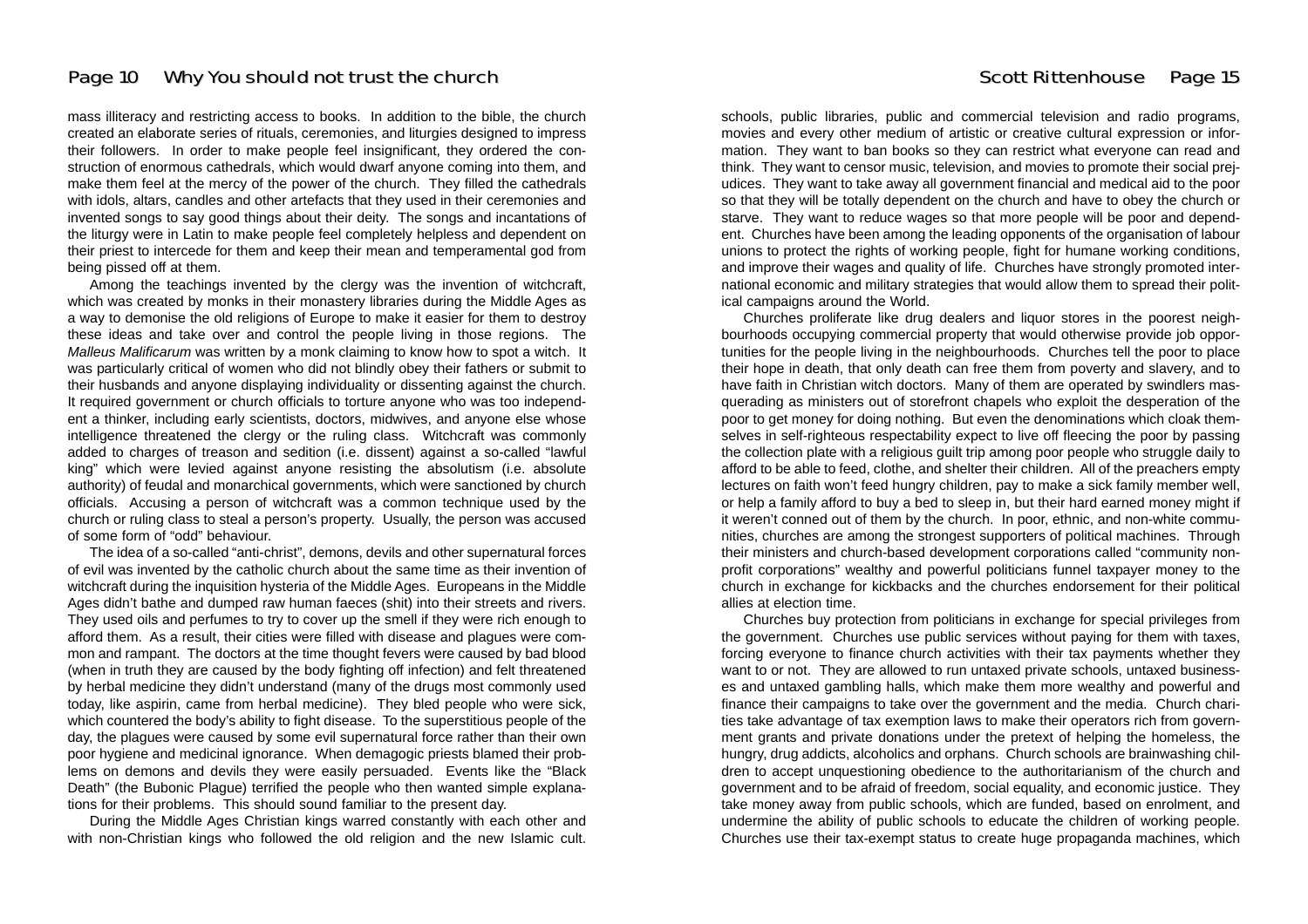## What Has The Church Done For You Lately?

The principle role of religion today continues to be to provide social control to mollify the working classes and to legitimise the wealth and exploitation of the capitalist and ruling classes. This is done by telling people to tolerate slavery if they want to be rewarded in an afterlife and that blind faith is their only guarantee that there will be an afterlife. It also tells evil people that if they join a group professing allegiance to the church that they can do whatever bad things they want as long as they say they are "sorry" afterwards, because the Christian deity will forgive anything. The primary behaviour promoted as a virtue by all religion is obedience to authority. All monotheistic theology is based on this premise. By claiming to enact the "will of god" many great evils have been done by many self-promoting people. To this day, all governments hide their crimes behind a claim of godliness. And godliness is perverted to resemble the will of human authoritarianism.

The political legacy of the church has followed it to the present day. Throughout history the church has tried to control governments, promote the wealth and power of their leaders, and persecute anyone who didn't agree, to think like they were told to think by the church. The church is a power institution with little in common with the teachings of Jesus except 2000 years of distorting them in order to manipulate people. Jesus preached love and forgiveness and condemned hypocrisy. The church preaches hate and fear and condemns dissent. Jesus condemned wealth and arrogance and told the rich that they could not buy their way into being good people. The church tells you to save your soul by giving them money and then tries to use the power of government and censorship to tell us how to think. The biggest joke is the idea of an anti-christ, which is at the core of the rantings of many revival sideshows and fire and brimstone fundamentalist preachers.

Churches today are not satisfied with the right to practice their so-called faith. They want to have the power of government to force other people to conform to their behavioural codes and religious beliefs. Churches distort the ideas expressed in their own scriptures to promote their own personal power and social agenda. These interpretations are so flaky that devotees do not know most of what is in their own scriptures and church catechisms, and disagree on what those things they do know are supposed to say. Fascist front groups like "Focus on the Family" and the socalled "Christian Coalition" have taken this a step further by using the worst aspects of old testament draconian authoritarianism, puritanical repression, and 19th Century English social prejudices to justify their reactionary political ideas and promote their personal political ambitions. Churches in many states get so-called "blue laws" passed which make it a criminal offence to shop or run your business on a Sunday. Churches, through Fascist front groups like the "Christian Coalition", want to limit what children can learn about their own history and culture. They want to force all children to be indoctrinated with their political opinions and religious beliefs in public

Christian kings used the religious test to deny Jewish people the legal right to own land and force them to become merchants and traders to survive economically. This segregation was later used in the 1800s by the Christians who invented anti-Semitism and white supremacy to claim that there was a "Jewish conspiracy." The ruling class used the religious test to steal from non-Christians who were denied the protection of Christian law. During the Middle Ages several priests went on political campaigns through Christian kingdoms claiming to have had a vision from their deity ordering them to lead a sacred mission to Jerusalem and murder all the non-Christians that they encountered on the way. The resulting series of "crusades" resulted in the needless killing of thousands of people and in the end achieved nothing except a limited technological exchange between Europeans and the Islamic cultures.

As the power of the church grew, many church officials became extremely corrupt. Disagreements over what types of behaviour and lifestyle should be approved by the church leadership led to fictionalisation within the church. Clergymen created their own orders of beliefs within the church and eventually some of these orders questioned the dictates of the pope. The Inquisition was the pope's response to rebellion against papal authority. Anyone who could be shown as demonstrating reluctance to accept papal authority and dogma was labelled a heretic and condemned to death. It began with investigations within the clergy and quickly spread to non-clergy individuals. The Inquisition was purely political and was used against anyone outside the church who was believed to threaten the church or the interests of the church. During the inquisition thousands of religious dissenters were slaughtered for disagreeing with the church or being inconvenient to politicians and clergy loyal to the church. Catholic kings and queens were enlisted to persecute and murder those people the church didn't like. With this power, these monarchs used the license of the church to terrorise, rob, and murder all of their opponents. People were murdered by crushing them to death beneath a board loaded with rocks (the practice was called "pressing"), by drowning, or by being burned alive. Having a scar, a birthmark, or a birth defect was enough evidence for the church to condemn a person to death. The notorious "Spanish Inquisition" was collusion between the Spanish government and the Spanish Catholic Church to destroy their political rivals and consolidate power after the last Moorish kings had been forced off the Iberian Peninsula by Spanish military conquests. The Spanish Inquisition was particularly notorious for murdering Sephartic Jews, Moors, and any other political enemies of the government, the church, or the landowners loyal to the church. The inquisition was active through the time of the Reformation where Protestant Christians were labelled as heretics and murdered.

The Reformation began as an attempt by Catholic reformers to eliminate church corruption and make the Christian faith available to everyone. The church took bribes and extorted money (so-called "indulgences") from people by telling them that they could buy their way into a better place in heaven (a place of social privilege). Churches were filled with idols and icons and painted with obscene amounts of gold paid for by extorting uneducated and impoverished parishioners who were told that